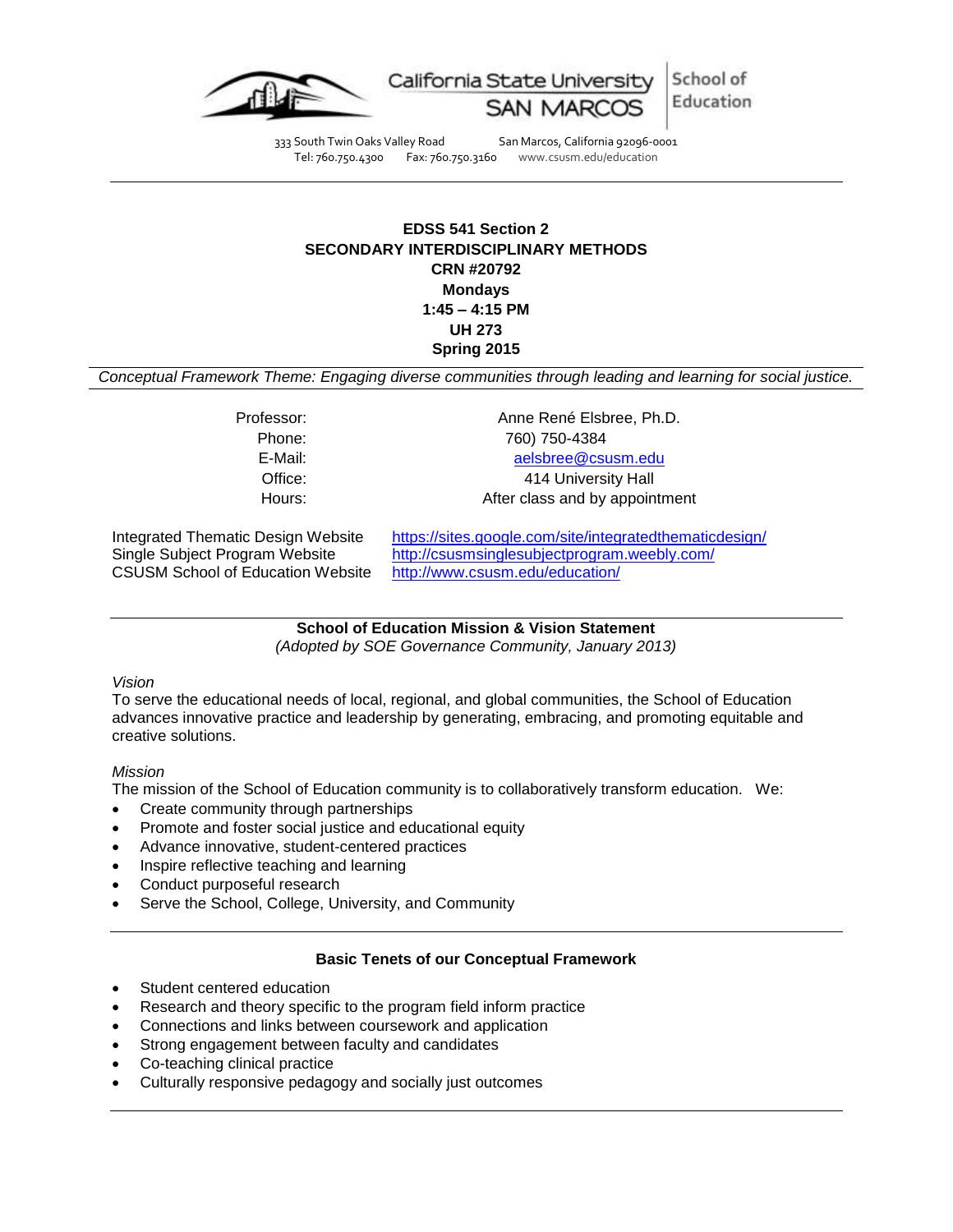## **TABLE OF CONTENTS**

# **1. COURSE DESCRIPTION**

<span id="page-1-0"></span>EDSS 541: Interdisciplinary Secondary Methods will prepare credential candidates to design interdisciplinary and integrated curriculum for middle and high school students.

#### **Course Prerequisites**

Admission to Single Subject Program, EDUC 350, EDUC 364, EDUC 422, EDSS 511, EDSS 521 & EDSS 555

#### **Objectives**

This course will prepare credential candidates to design interdisciplinary and integrated curriculum. Credential Candidates will work in interdisciplinary teams to create an Interdisciplinary-Integrated Thematic Unit (ITU). The ITU teams will be organized by actual school sites and adapted according to the expertise of the team and culture of the school site. Each team will integrate a common theme and at the same time incorporate individual subject matter, content standards and pedagogical knowledge. In addition, the design of the ITU will take into consideration needs specific to their assigned school site and the student population.

This course will build on knowledge in basic lesson planning (Universal Lesson Plan Design) and incorporate differentiation to meet individual student needs (students learning English, students with special education needs as well as students that are gifted or talented).

#### **Enduring Understandings**

Credential candidates will understand how:

- 1. Personal (private) and philosophical/theoretical (public) perspectives impact curriculum development;
- 2. Structured, process approach for designing interdisciplinary-integrated thematic units;
- 3. To develop and implement an ITU in a school setting;
- 4. To practice, integrate and model the elements of effective collaborative, cooperative co-teaching practices.

#### **Essential Questions**

- 1. How can educators effectively collaborate?
- 2. How can curriculum and instruction be integrated to increase learning for ALL students?
- 3. What inclusion strategies are most effective in an ITU curriculum?

#### **Required Readings**

#### [http://cc.csusm.edu](http://cc.csusm.edu/) <http://www.csusm.edu/ids/calm/>

This course has been CALMed: All readings will be provided electronically to minimize the cost of learning materials for candidates. The readings will be provided through the Cougar Course Moodle.

#### **Recommended/Optional Texts:**

# **Both books are available in Kellogg Library**

Kaye, Cathryn Berger. (2004 or 2011). *A Complete Guide to Service Learning.* Minneapolis, MN: Free Spirit.

Roberts, P. & Kellough, R. (2008). *Guide to Interdisciplinary Thematic Units.* Upper Saddle River, NJ: Pearson.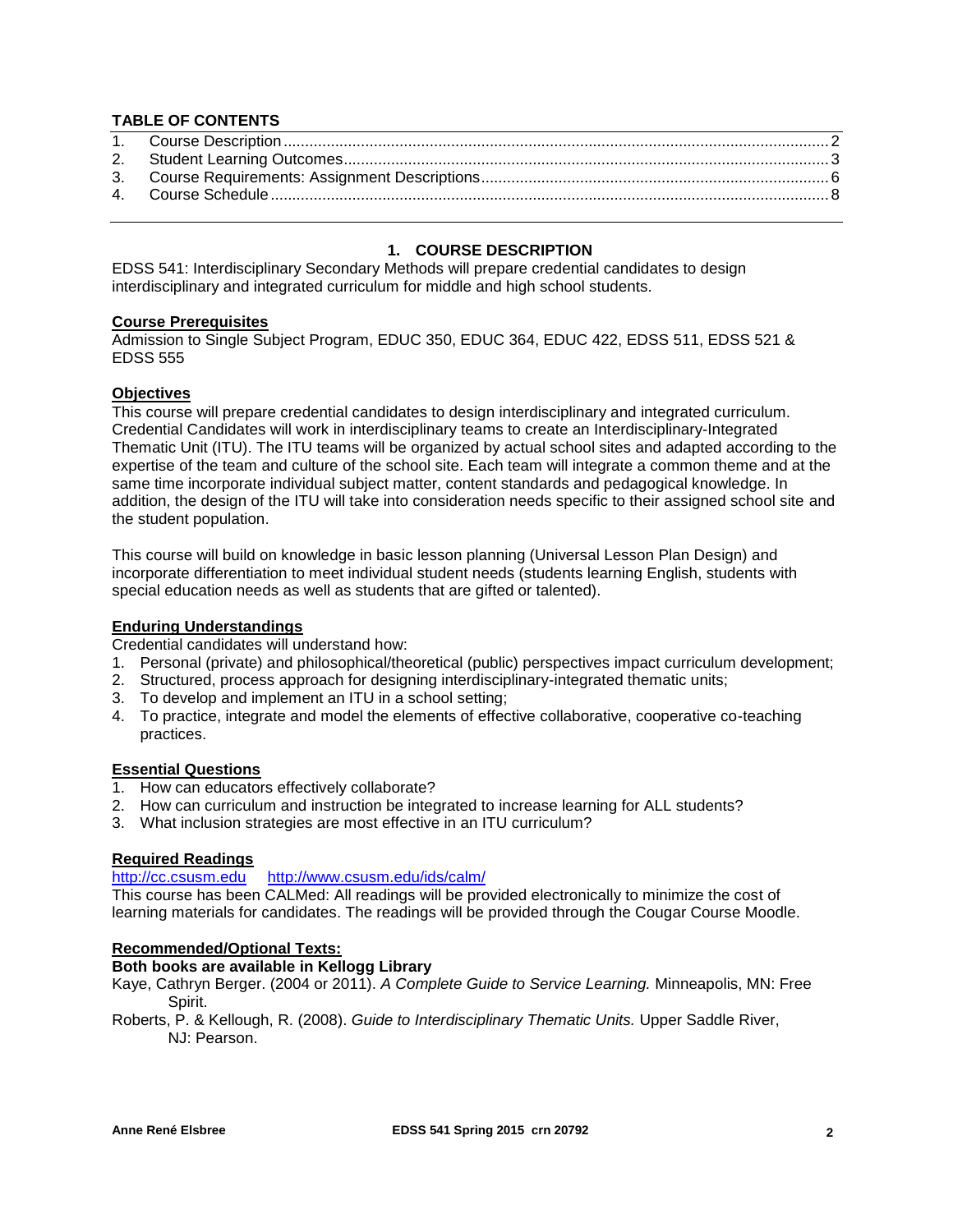# **Authorization to Teach English Learners**

This credential program has been specifically designed to prepare teachers for the diversity of languages often encountered in California public school classrooms. The authorization to teach English learners is met through the infusion of content and experiences within the credential program, as well as additional coursework. Teacher candidates successfully completing this program receive a credential with authorization to teach English learners. *(Approved by CCTC in SB 2042 Program Standards, August 02.)*

# **2. STUDENT LEARNING OUTCOMES**

<span id="page-2-0"></span>Teacher candidates are required to meet competency in the Teacher Performance Expectations through a TPE Portfolio, Teacher Performance Assessments, Professional Dispositions Assessments and course assignments: Integrated Thematic Unit, Individual Education Plan and Forum Posts.

## **Teacher Performance Expectation (TPE) Competencies**

The course objectives, assignments, and assessments have been aligned with the CTC standards for Single Subject Credential. This course is designed to help teachers seeking a California teaching credential to develop the skills, knowledge, and attitudes necessary to assist schools and district in implementing effective programs for all students. The successful candidate will be able to merge theory and practice in order to realize a comprehensive and extensive educational program for all students. This course will emphasize the following TPEs:

## **TPE 2** - **Monitoring Student Learning During Instruction**

- *1. Determining student progress toward achieving the state-adopted academic content standards*
- *2. Using instructional strategies and techniques to support students' learning*

# **TPE 5 - Student Engagement**

- *1. Understanding of academic learning goals*
- *2. Ensuring active and equitable participation*
- 3. *Monitoring student progress and extending student thinking*

#### **TPE 6D - Special Education**

- *1. Articulating rationale for inclusive education for all students*
- *2. Understanding and applying principles of universal design to differentiate instruction*
- *3. Developing modifications and adaptations in curriculum assessment and instruction for students with special needs*
- 4. *Understanding of roles and responsibilities as members of SST & IEP Teams*
- 5. *Collaborating with others to plan, teach and assess students with special characteristics*

## **TPE 10 - Instructional Time**

- *1. Appropriately allocating instructional time*
- *2. Effectively and efficiently managing instructional time*

#### **TPE 14 - Educational Technology**

*Addressing the ISTE National Educational Technology Standards for Teachers [www.iste.org](http://www.iste.org/)*

- 1. Facilitate and Inspire Student Learning and Creativity
- 2. Design and Develop Digital Age Learning Experiences and Assessments
- 3. Model Digital Age Work and Learning
- 4. Promote and Model Digital Citizenship and Responsibility
- 5. Engage in Professional Growth and Leadership

## **California Teacher Performance Assessment (CalTPA)**

Beginning July 1, 2008 all California credential candidates must successfully complete a state-approved system of teacher performance assessment (TPA), to be embedded in the credential program of preparation. At CSUSM this assessment system is called the CalTPA or the TPA for short.

To assist your successful completion of the TPA, a series of informational seminars are offered over the course of the program. TPA related questions and logistical concerns are to be addressed during the seminars. Your attendance to TPA seminars will greatly contribute to your success on the assessment.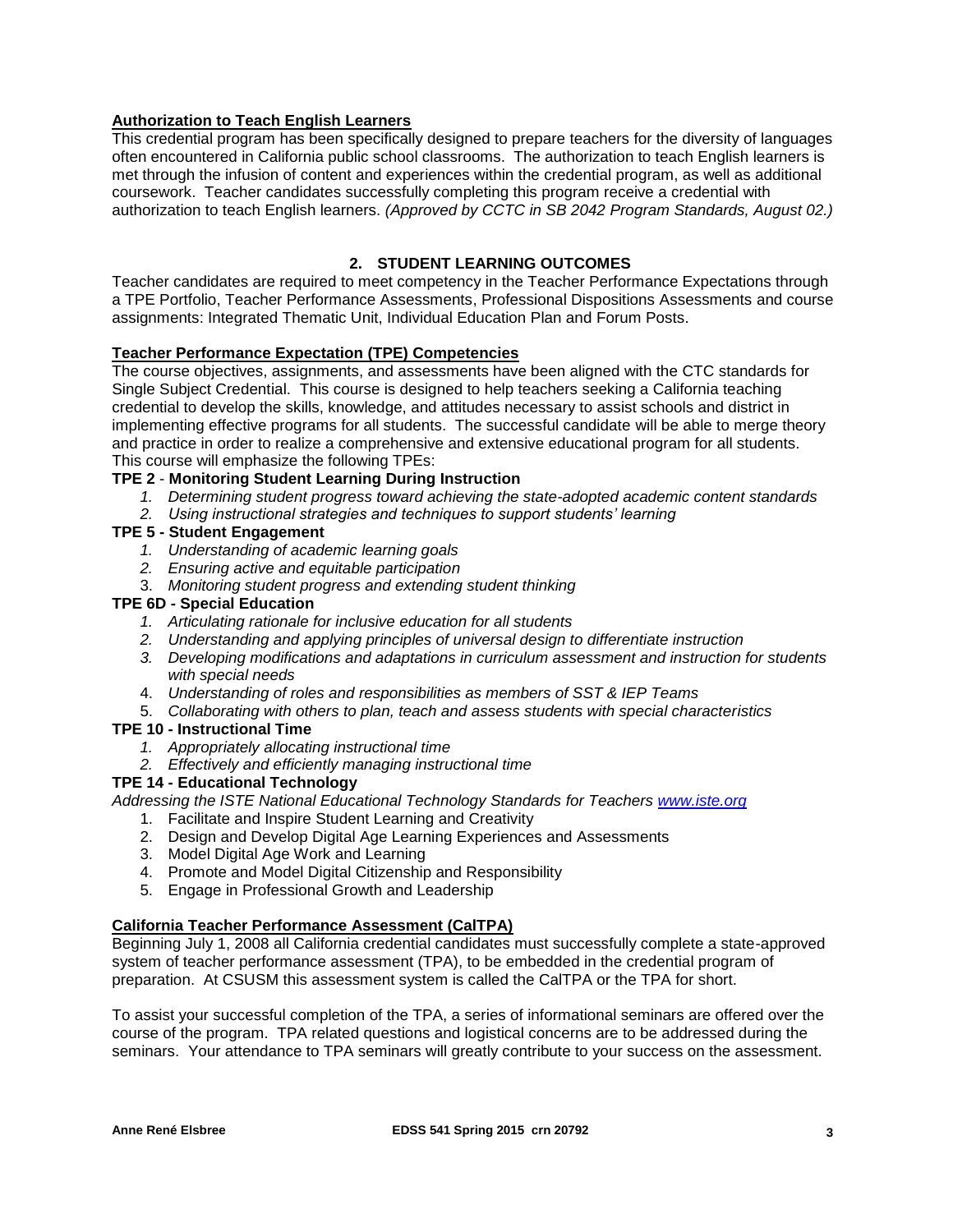Additionally, SOE classes use common pedagogical language, lesson plans (lesson designs), and unit plans (unit designs) in order to support and ensure your success on the TPA and more importantly in your credential program.

The CalTPA Candidate Handbook, TPA seminar schedule, and other TPA support materials can be found on the SoE website:<http://www.csusm.edu/education/CalTPA/ProgramMaterialsTPA.html>

### **Assessment of Professional Dispositions**

Assessing a candidate's dispositions within a professional preparation program is recognition that teaching and working with learners of all ages requires not only specific content knowledge and pedagogical skills, but positive attitudes about multiple dimensions of the profession. The School of Education has identified six dispositions – social justice and equity, collaboration, critical thinking, professional ethics, reflective teaching and learning, and life-long learning—and developed an assessment rubric. For each dispositional element, there are three levels of performance - *unacceptable*, *initial target*, and *advanced target*. The description and rubric for the three levels of performance offer measurable behaviors and examples.

The assessment is designed to provide candidates with ongoing feedback for their growth in professional dispositions and includes a self-assessment by the candidate. The dispositions and rubric are presented, explained and assessed in one or more designated courses in each program as well as in clinical practice. Based upon assessment feedback candidates will compose a reflection that becomes part of the candidate's Teaching Performance Expectation portfolio. Candidates are expected to meet the level of *initial target* during the program.

## **Course Assignments**

There are three main assignments for this course:

- 1. Lesson Action Research
- 2. Integrated Thematic Unit
- 3. Individual Education Plan.

Details of the assignments are under the Course Requirements section.

## **School of Education Attendance Policy**

Due to the dynamic and interactive nature of courses in the School of Education, all teacher candidates are expected to attend all classes and participate actively. At a minimum, teacher candidates must attend more than 80% of class time, or s/he may not receive a passing grade for the course at the discretion of the instructor. Individual instructors may adopt more stringent attendance requirements. Should the teacher candidate have extenuating circumstances, s/he should contact the instructor as soon as possible. *(Adopted by the SOE Governance Community, December, 1997.)*

#### **Instructor Application of the Attendance Policy**

This course and teaching in general are participatory; therefore, *your attendance and participation are mandatory.* Students are expected to attend all live sessions during the course and to fully participate in online sessions. There will be 11 sessions face-to-face with 5 sessions online with (week 1, week 5 and week 9.10 & 11). Online assignments must be complete to earn credit for the online sessions.

Absences and late arrivals/early departures will affect the final grade much as it would affect evaluation in the work place. *One absence, late arrival or early departure is allowed without penalty. Additional full and partial absences will reduce your grade by 5% each.* For example, if a student is late to one class and she is absent for another class, the student will have 5 points deducted from her overall grade. If another student is absent one day and he is late 2 other days, the student will have his overall grade reduced by 10%.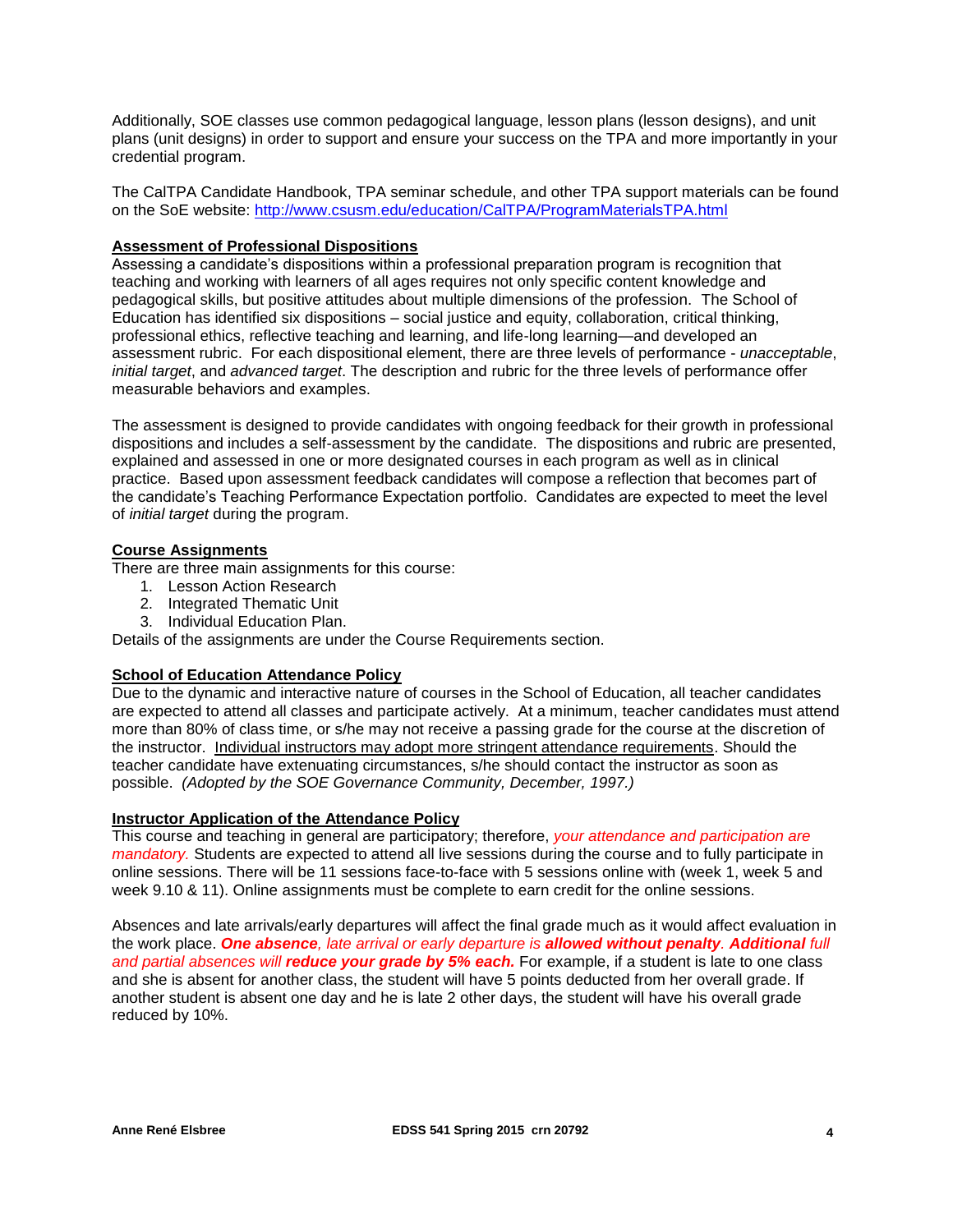*No assignments will be accepted late.* Late assignments and resubmissions will not be accepted and no assignments will be accepted for the day of an absence. No make up assignment or extra credit assignments will be accepted. In the teaching profession, paperwork, reports, etc. due to the state, district, or school office must be submitted by the deadline and in the correct format. This is our expectation as well.

#### **Teacher Candidates with Disabilities Requiring Reasonable Accommodations**

Teacher candidates with disabilities who require reasonable accommodations must be approved for services by providing appropriate and recent documentation to the Office of Disable Student Services (DSS). This office is located in Craven Hall 4300, and can be contacted by phone at (760) 750-4905, or TTY (760) 750-4909. Teacher candidates authorized by DSS to receive reasonable accommodations should meet with their instructor during office hours or, in order to ensure confidentiality, in a more private setting.

## **All University Writing Requirement**

The writing requirement of 2500 words will be met through the Integrated Thematic Unit, Individual Education Plan Reflections and Forum Posts.

#### **CSUSM Academic Honesty Policy**

Students will be expected to adhere to standards of academic honesty and integrity, as outlined in the Student Academic Honesty Policy. All written work and oral presentation assignments must be original work. All ideas/materials that are borrowed from other sources must have appropriate references to the original sources. Any quoted material should give credit to the source and be punctuated with quotation marks.

Teacher candidates are responsible for honest completion of their work including examinations. There will be no tolerance for infractions. If you believe there has been an infraction by someone in the class, please bring it to the instructor's attention. The instructor reserves the right to discipline any student for academic dishonesty in accordance with the general rules and regulations of the university. Disciplinary action may include the lowering of grades and/or the assignment of a failing grade for an exam, assignment, or the class as a whole.

Incidents of Academic Dishonesty will be reported to the Dean of Students. Sanctions at the University level may include suspension or expulsion from the University.

#### **Plagiarism**

As an educator, it is expected that each teacher candidate will do his/her own work, and contribute equally to group projects and processes. Plagiarism or cheating is unacceptable under any circumstances. If you are in doubt about whether your work is paraphrased or plagiarized see the Plagiarism Prevention for Students website [http://library.csusm.edu/plagiarism/index.html.](http://library.csusm.edu/plagiarism/index.html) If there are questions about academic honesty, please consult the University catalog.

#### **Use of Technology**

Candidates are expected to demonstrate competency in the use of various forms of technology (i.e. word processing, electronic mail, Moodle, use of the Internet, and/or multimedia presentations). *The Integrated Thematic Unit requires educators and students to use technology for consumption and production. Technology is a tool for learning not a learning outcome.* Keep a digital copy of all assignments for use in your teaching portfolio. All assignments will be submitted online, and some will be submitted in hard copy as well. Details will be given in class.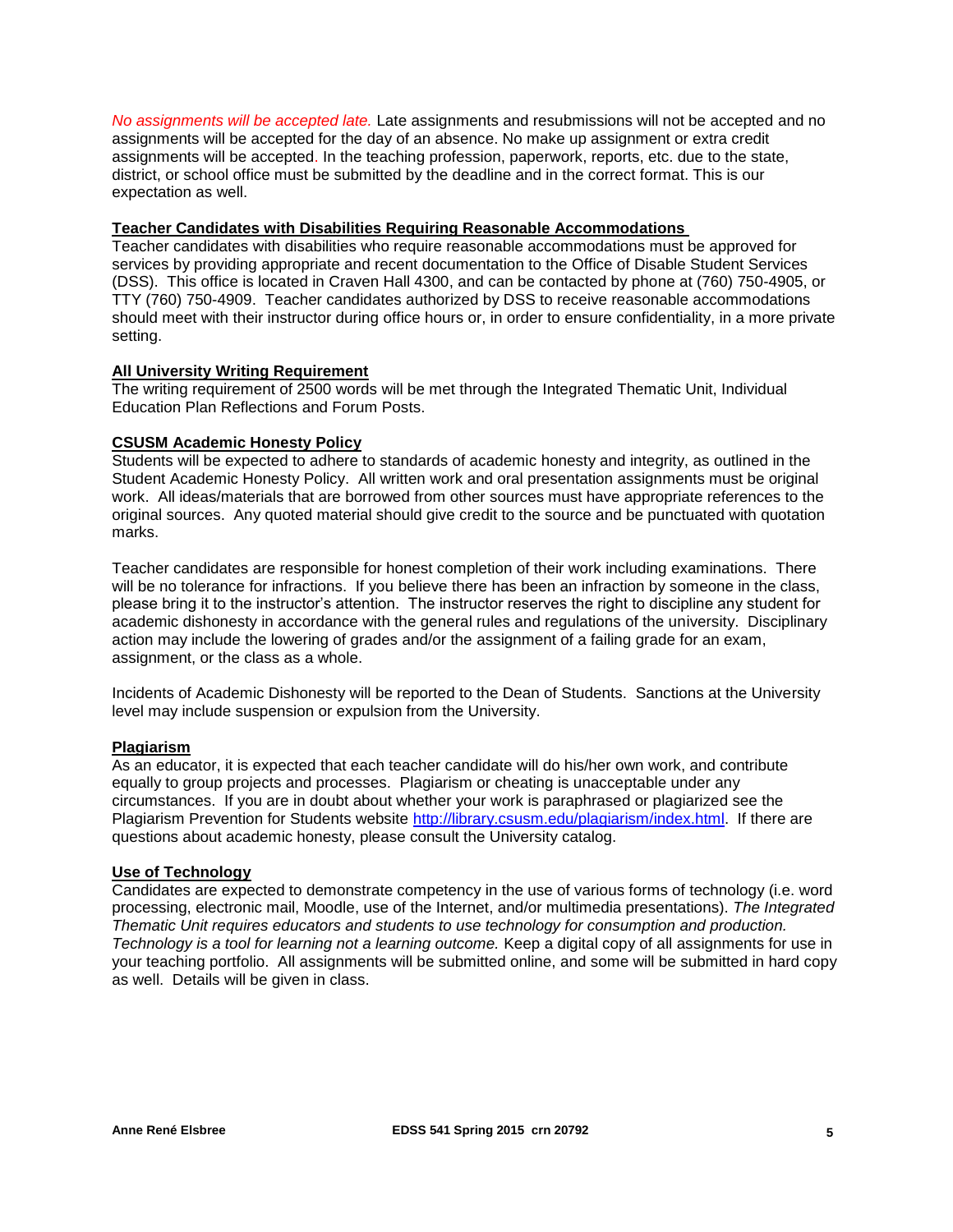## **Electronic Communication Protocol**

Electronic correspondence (email, tweets, texts…) is a part of your professional interactions. If you need to contact faculty or other teacher candidates, e-mail is often the easiest way to do so. It is my intention to respond to all received e-mails in a timely manner. If you do not hear from me in 48 hours, please contact me again. Please be reminded that electronic correspondences are a very specific form of communication, with their own form of nuances, meanings, and etiquette. For instance, an electronic message sent with all upper case letters, major typos, or slang, often communicates more than the sender originally intended. With that said, please be mindful of all electronic messages you send, to your colleagues, to faculty members in the School of Education, or to persons within the greater educational community. All electronic messages should be crafted with professionalism and care. Things to consider:

- Would I say in person what this electronic message specifically says?
- How could this electronic message be misconstrued?
- Does this electronic message represent my highest self?
- Am I sending this electronic message to avoid a face-to-face conversation?

In addition, if there is ever a concern with an electronic message I send to you, let's talk in person so we can correct any confusion.

## **3. COURSE REQUIREMENTS: ASSIGNMENT DESCRIPTIONS**

#### <span id="page-5-0"></span>**A. LESSON ACTION RESEARCH** *Total of 20 Points*

**Due Week 4 (lesson plan), Week 5 (peer review) & Week 7 (final) for 20 points**

- To help you prepare for TPA Task 3, you will conduct action research on a lesson.
- 1.) Design a lesson that includes one (1) of the following:
	- a) Anti-Bias Framework (standards) to teach social justice & equity
	- b) Student Art Production
	- c) Service Learning
	- d) Cooperative Learning with all 6 elements
- 2.) Lesson is universally designed for learning and differentiated for five specific students: a.) an English learner; b.) a student with special need; c.) a low level performing student; d.) middle level performing student; e.) a high level performing student
- 3.) Design different level content, vocabulary support, graphic organizer & rubric for the lesson
- 4.) Teach the lesson
- 5.) Collect student work from the lesson
- 6.) Analyze the student work from the lesson to determine if the students met the objective and to
- determine next steps for instruction

7.) Write reflection on the lesson

#### **B. INTEGRATED THEMATIC UNIT (ITU)** *Total of 60 Points*

| Due Week 6 (peer review), Week 7-8 (ITU website), & April 30 <sup>th</sup> ITU presentation) |                 |          |  |  |  |
|----------------------------------------------------------------------------------------------|-----------------|----------|--|--|--|
| 1.) Home-Page to ITU Website                                                                 | <b>Week 7-8</b> | 6 points |  |  |  |
| a. Integrated Theme                                                                          |                 |          |  |  |  |
| b. Visual Theme Representation                                                               |                 |          |  |  |  |
| c. Student, Parent and Colleague Friendly                                                    |                 |          |  |  |  |
| d. Enduring Understandings                                                                   |                 |          |  |  |  |
| e. Essential Questions                                                                       |                 |          |  |  |  |
| f. Overview of Student Activities                                                            |                 |          |  |  |  |
| 2.) Unit Calendar - Separate Web Page                                                        |                 | 8 points |  |  |  |
| a. Objectives                                                                                |                 |          |  |  |  |
| b. Standards/Framework                                                                       |                 |          |  |  |  |
| c. Student Activity                                                                          |                 |          |  |  |  |
| d. Assessment                                                                                |                 |          |  |  |  |
|                                                                                              |                 |          |  |  |  |
|                                                                                              |                 |          |  |  |  |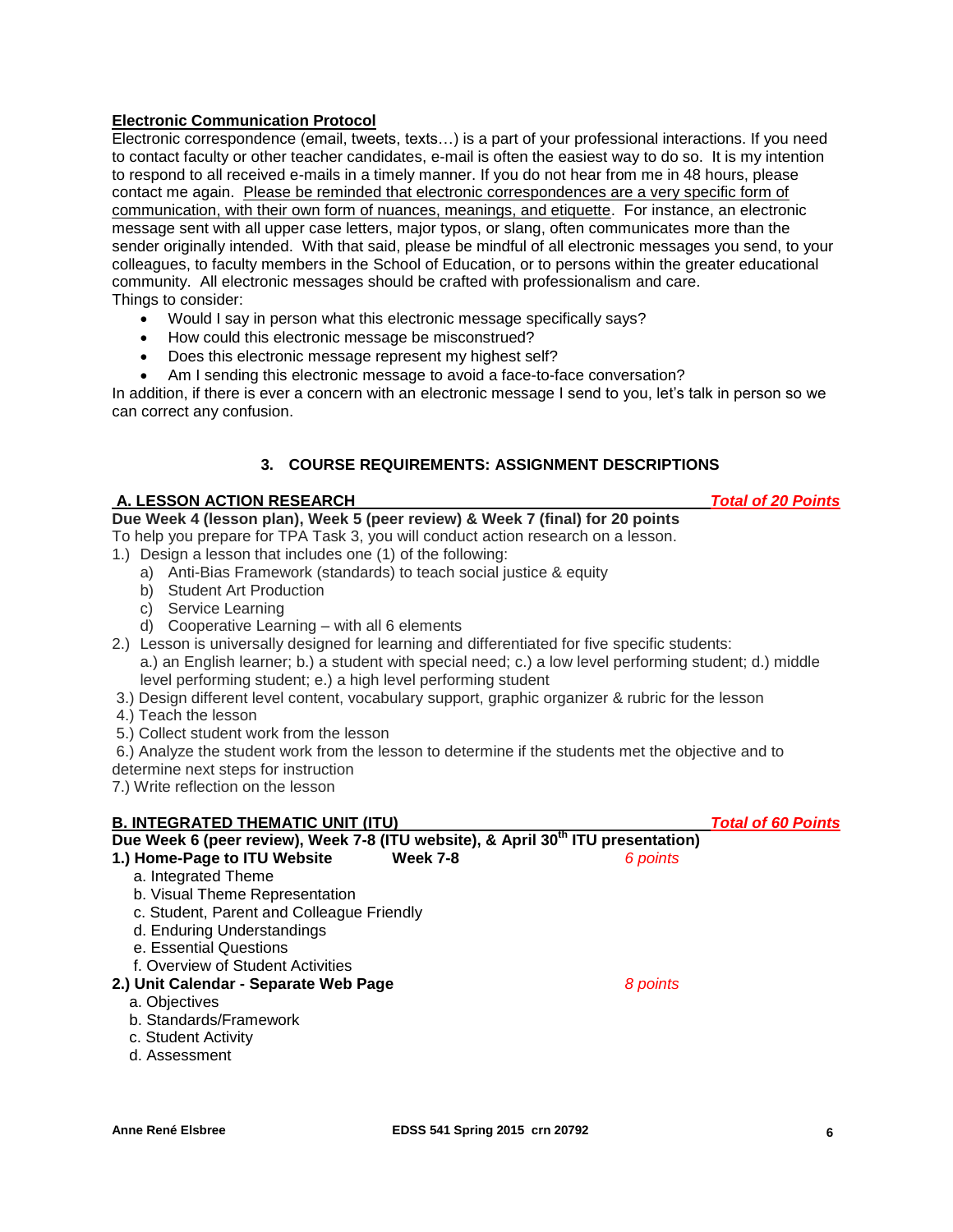### **3.) Student Activities - Separate Web Page** *16 points*

a. Social Justice & Equity (Anti-Bias Framework, content, process & product)

b. VAPA: Visual and Performing Arts (content-art consumption, process & art production)

c. Service Learning (investigations, planning, implementation, reflection & demonstration)

d. Cooperative Learning (PIGSFaceS: Positive interdependence, Individual/group accountability, Group processing, Social skills, FACE-to-face interaction, & Specific task)

| 4.) Universal Design for Learning Supports - Separate Web Page<br>a. Different Level Content<br>b. Vocabulary Development<br>c. Graphic Organizer (Beyond Vocabulary)<br>d. Multiple Intelligence Activities<br>e. Choice Assignment (Task Menu)<br>f. Rubric(s) |            | 18 points                 |  |
|------------------------------------------------------------------------------------------------------------------------------------------------------------------------------------------------------------------------------------------------------------------|------------|---------------------------|--|
| 5.) ITU Peer Review                                                                                                                                                                                                                                              | Week 6     | 10 points                 |  |
| 6.) Integrated Thematic Unit Presentation                                                                                                                                                                                                                        | April 30th | 2 points                  |  |
| <b>C. INDIVIDUAL EDUCATION PLAN (IEP) MEETING</b>                                                                                                                                                                                                                |            | <b>Total of 20 Points</b> |  |
| 1.) Attend IEP Mtg & Post Reflection                                                                                                                                                                                                                             | Week 8     | 5 points                  |  |
| 2.) IEP Meeting Role Play                                                                                                                                                                                                                                        | Week 9     | 10 points                 |  |
| 3.) Post IEP Reflection for TPE 6D                                                                                                                                                                                                                               | Week 12    | 5 points                  |  |

#### **D. ATTENDANCE/PARTICIPATION**

This course and teaching in general are participatory; therefore, *your attendance and participation are mandatory*. Students are expected to attend all live sessions during the course and to fully participate in online sessions. Absences and late arrivals/early departures will affect the final grade much as it would affect evaluation in the work place. *One absence, late arrival or early departure is allowed without penalty. Additional full and partial absences will reduce your grade by 5% each.* **No late assignments**. **Total Points Possible 100 Points**

This course is based on a possible 100-points, with the standard grading scale:

| $A = 93-100$ | $B+=87-89$    | $C+= 77-79$ |               |                    |
|--------------|---------------|-------------|---------------|--------------------|
| $A = 90-92$  | $B = 83 - 86$ | $C = 73-76$ | $D = 60 - 69$ | $F = 59$ or lower. |
|              | $B = 80-82$   | $C - 70-72$ |               |                    |

**If you do not earn a C+ or higher in this course, you must repeat course to earn your credential.**